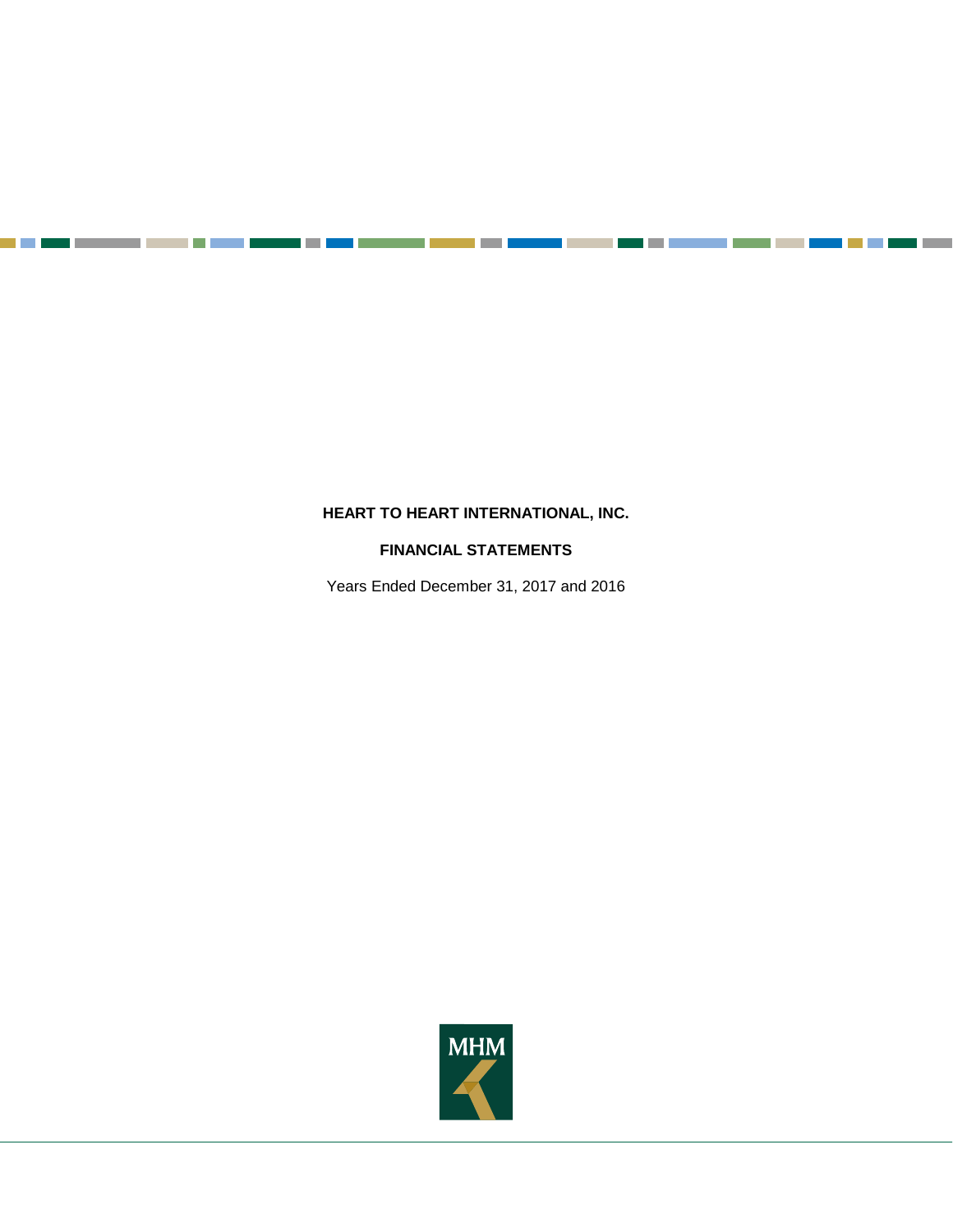

## **INDEPENDENT AUDITORS' REPORT**

To the Board of Directors

### **HEART TO HEART INTERNATIONAL, INC.**

We have audited the accompanying financial statements of Heart to Heart International, Inc. (the "Organization"), which comprise the statements of financial position as of December 31, 2017 and 2016, and the related statements of activities, functional expenses and cash flows for the years then ended, and the related notes to the financial statements.

#### **Management's Responsibility for the Financial Statements**

Management is responsible for the preparation and fair presentation of these financial statements in accordance with accounting principles generally accepted in the United States of America; this includes the design, implementation, and maintenance of internal control relevant to the preparation and fair presentation of financial statements that are free from material misstatement, whether due to fraud or error.

#### **Auditors' Responsibility**

Our responsibility is to express an opinion on these financial statements based on our audits. We conducted our audits in accordance with auditing standards generally accepted in the United States of America. Those standards require that we plan and perform the audit to obtain reasonable assurance about whether the financial statements are free from material misstatement.

An audit involves performing procedures to obtain audit evidence about the amounts and disclosures in the financial statements. The procedures selected depend on the auditors' judgment, including the assessment of the risks of material misstatement of the financial statements, whether due to fraud or error. In making those risk assessments, the auditors consider internal control relevant to the Organization's preparation and fair presentation of the financial statements in order to design audit procedures that are appropriate in the circumstances, but not for the purpose of expressing an opinion on the effectiveness of the Organization's internal control. Accordingly, we express no such opinion. An audit also includes evaluating the appropriateness of accounting policies used and the reasonableness of significant accounting estimates made by management, as well as evaluating the overall presentation of the financial statements.

We believe that the audit evidence we have obtained is sufficient and appropriate to provide a basis for our audit opinion.

#### **Opinion**

In our opinion, the financial statements referred to above present fairly, in all material respects, the financial position of Heart to Heart International, Inc. as of December 31, 2017 and 2016, and the changes in net assets and cash flows for the years then ended, in accordance with accounting principles generally accepted in the United States of America.

Mayer Hoffman McCann P.C.

Kansas City, Missouri July 18, 2018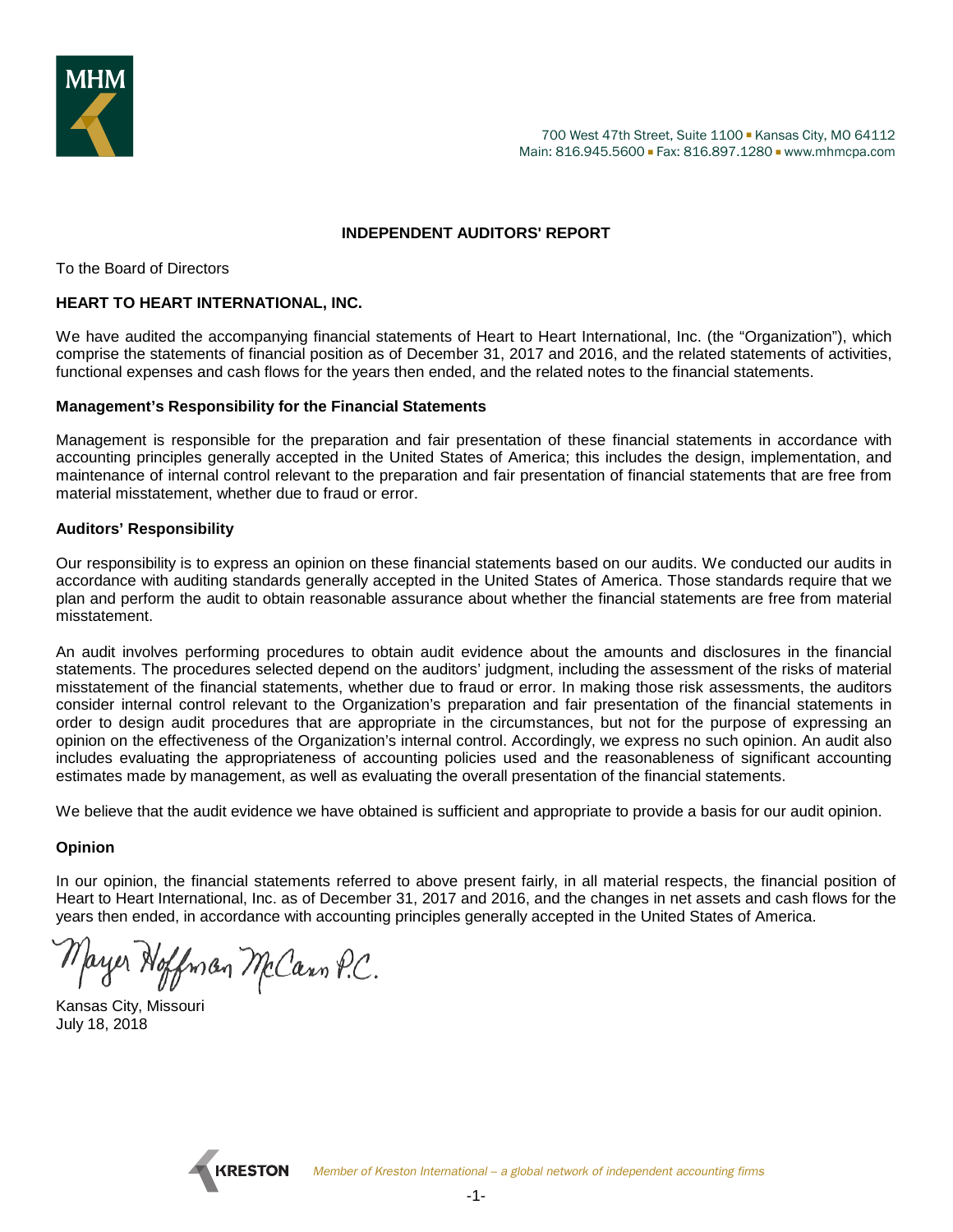### **STATEMENTS OF FINANCIAL POSITION**

December 31, 2017 and 2016

|                                                                     | 2017              | 2016              |
|---------------------------------------------------------------------|-------------------|-------------------|
| <u>ASSETS</u>                                                       |                   |                   |
| <b>CURRENT ASSETS</b><br>Cash and cash equivalents                  | \$<br>5,842,555   | \$<br>1,312,400   |
| Certificates of deposit                                             | 466,304           | 125,421           |
| Investments                                                         | 41,714            | 37,937            |
| Accounts receivable                                                 | 9,018             | 5,274             |
| Pledges receivable, current portion                                 |                   | 75,000            |
| Grants receivable, current portion                                  | 224,169           | 154,972           |
| Notes receivable, current portion                                   |                   | 50,000            |
| Inventory                                                           | 37,792,141        | 7,201,291         |
| Other current assets                                                | 65,095            | 27,032            |
| <b>TOTAL CURRENT ASSETS</b>                                         | 44,440,996        | 8,989,327         |
| GRANTS RECEIVABLE, less current portion above                       | 199,207           | 285,707           |
| PROPERTY AND EQUIPMENT, at cost, less accumulated depreciation      | 1,014,816         | 749,069           |
| <b>TOTAL ASSETS</b>                                                 | \$<br>45,655,019  | \$<br>10,024,103  |
| <b>LIABILITIES</b>                                                  |                   |                   |
| <b>CURRENT LIABILITIES</b>                                          |                   |                   |
| Accounts payable                                                    | \$<br>41,101      | \$<br>65,335      |
| <b>Accrued liabilities</b>                                          | 247,867           | 183,452           |
| Deferred revenue                                                    |                   | 230,566           |
| Line of credit                                                      |                   | 249,442           |
| Capital lease, current portion                                      |                   | 12,654            |
| Long-term debt, current portion<br><b>TOTAL CURRENT LIABILITIES</b> | 43,906<br>332,874 | 44,890<br>786,339 |
|                                                                     |                   |                   |
| CAPITAL LEASE, less current portion above                           |                   | 26,493            |
| LONG-TERM DEBT, less current portion above                          | 292,763           | 430,390           |
| <b>TOTAL LIABILITIES</b>                                            | 625,637           | 1,243,222         |
| <b>NET ASSETS</b>                                                   |                   |                   |
| UNRESTRICTED NET ASSETS                                             | 41,106,535        | 7,659,632         |
| TEMPORARILY RESTRICTED NET ASSETS                                   | 3,851,238         | 1,053,287         |
| PERMANENTLY RESTRICTED NET ASSETS                                   | 71,609            | 67,962            |
| TOTAL NET ASSETS                                                    | 45,029,382        | 8,780,881         |
| TOTAL LIABILITIES AND NET ASSETS                                    | \$<br>45,655,019  | \$<br>10,024,103  |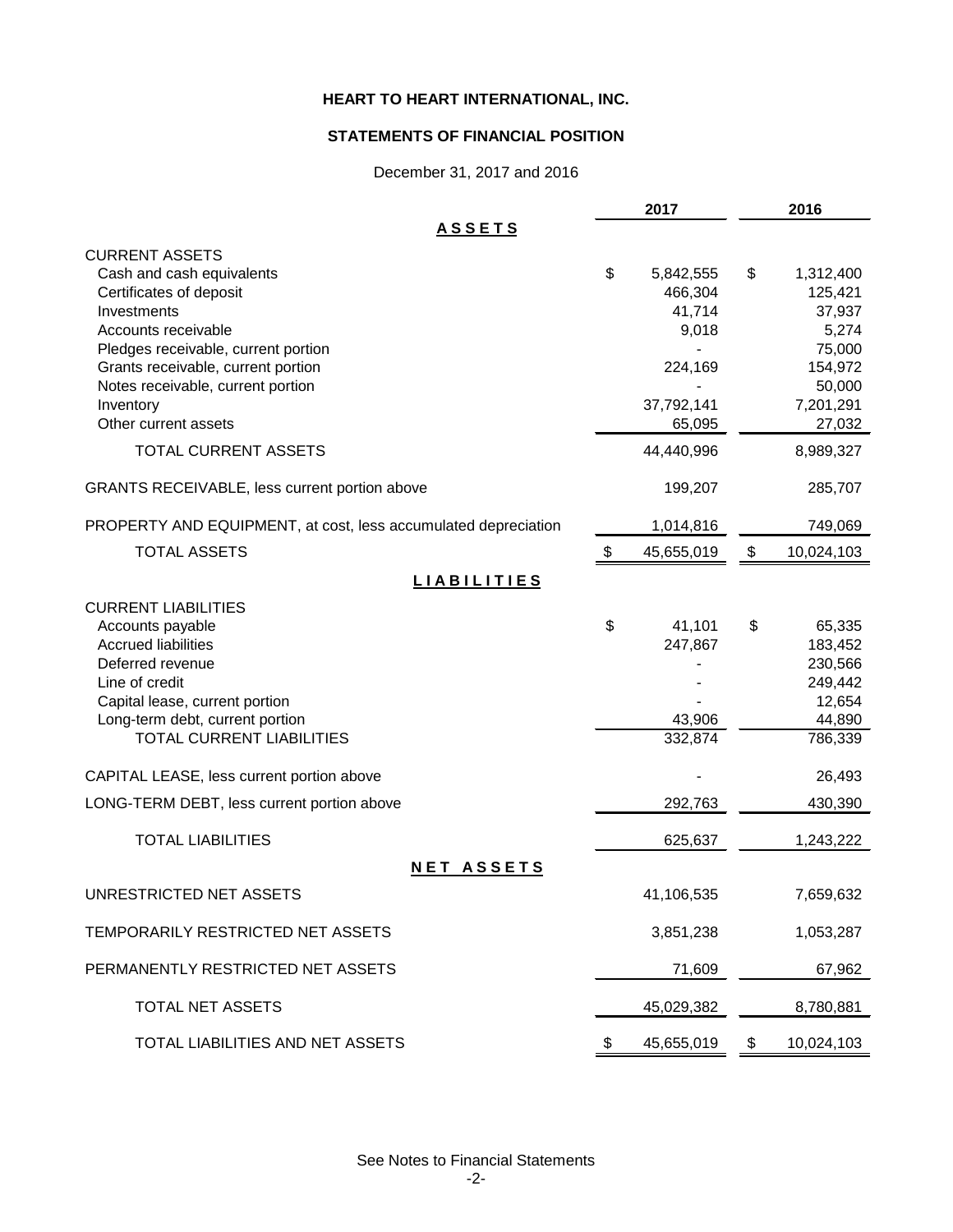# **STATEMENTS OF ACTIVITIES**

# Years Ended December 31, 2017 and 2016

|                                              | 2017                   | 2016                   |
|----------------------------------------------|------------------------|------------------------|
| UNRESTRICTED SUPPORT AND REVENUE             |                        |                        |
| Gifts in kind                                | \$<br>127,219,274      | \$<br>70,504,302       |
| Contributions<br>Donated shipping            | 1,959,735<br>1,562,693 | 2,666,256<br>1,955,218 |
| Governmental and corporate grants            | 1,772,072              | 986,394                |
| Program revenue                              | 1,270,466              | 952,958                |
| Investment income                            | 2,915                  | 4,300                  |
| (Loss)/gain on currency conversion           | (1,008)                | 20,531                 |
| Gain on sale of assets                       | 7,660                  |                        |
| Other income                                 | 2,197                  | 5,795                  |
| Net assets released from restrictions        | 4,385,875              | 1,159,836              |
| TOTAL UNRESTRICTED SUPPORT AND REVENUE       | 138, 181, 879          | 78,255,590             |
| <b>EXPENSES</b>                              |                        |                        |
| Program services - international             | 97,057,940             | 73,360,695             |
| Program services - domestic                  | 4,951,850              | 3,144,564              |
| <b>Total Program services</b>                | 102,009,790            | 76,505,259             |
| General and administrative                   | 470,412                | 998,377                |
| Fundraising and public relations             | 255,474                | 400,458                |
| <b>Total Supporting services</b>             | 725,886                | 1,398,835              |
| <b>TOTAL EXPENSES</b>                        | 102,735,676            | 77,904,094             |
| CHANGES IN UNRESTRICTED NET ASSETS           | 35,446,203             | 351,496                |
| <b>TEMPORARILY RESTRICTED NET ASSETS</b>     |                        |                        |
| Contributions                                | 3,962,981              | 850,919                |
| Governmental and corporate grants            | 3,220,845              | 704,703                |
| Net assets released from restrictions        | (4,385,875)            | (1, 159, 836)          |
| CHANGES IN TEMPORARILY RESTRICTED NET ASSETS | 2,797,951              | 395,786                |
| PERMANENTLY RESTRICTED NET ASSETS            |                        |                        |
| Investment income                            | 3,647                  | 1,593                  |
| CHANGES IN NET ASSETS BEFORE INVENTORY       |                        |                        |
| <b>VALUATION ADJUSTMENT</b>                  | 38,247,801             | 748,875                |
| INVENTORY VALUATION ADJUSTMENT               | (1,999,300)            | (1,866,329)            |
| <b>CHANGES IN NET ASSETS</b>                 | 36,248,501             | (1, 117, 454)          |
| NET ASSETS, BEGINNING OF YEAR                | 8,780,881              | 9,898,335              |
| NET ASSETS, END OF YEAR                      | 45,029,382             | \$<br>8,780,881        |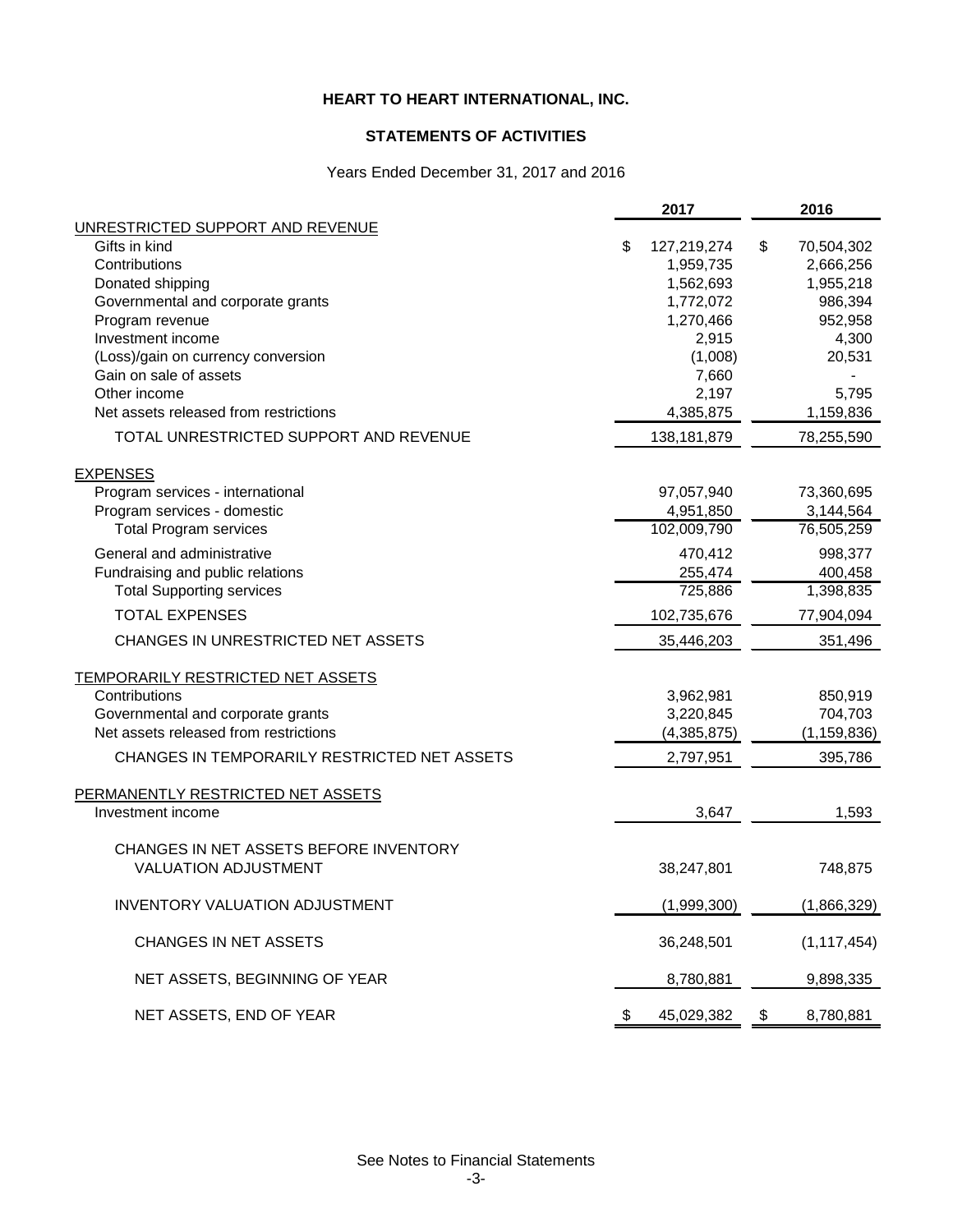## **STATEMENT OF FUNCTIONAL EXPENSES**

|                                                       | <b>Program Services</b>                 |                                      |                                             | <b>Fundraising</b>             |                          |
|-------------------------------------------------------|-----------------------------------------|--------------------------------------|---------------------------------------------|--------------------------------|--------------------------|
|                                                       | <b>International</b><br><b>Projects</b> | <b>Domestic</b><br><b>Projects</b>   | <b>General and</b><br><b>Administrative</b> | and Public<br><b>Relations</b> | <b>Total</b>             |
| Distributed aid<br>Donated medical and other services | \$<br>240,072<br>138,056                | $\mathfrak{S}$<br>260,490<br>775,192 | \$                                          | \$                             | \$<br>500,562<br>913,248 |
| Donated shipping                                      | 897,718                                 | 664,975                              |                                             |                                | 1,562,693                |
| Insurance                                             | 32,070                                  | 20,680                               | 6,385                                       | 855                            | 59,990                   |
| Interest, fees, and bank charges                      | 22,389                                  | 29,743                               | 14,964                                      | 28,774                         | 95,870                   |
| Maintenance and repairs                               | 127,149                                 | 10,283                               | 3,116                                       | 726                            | 141,274                  |
| Medical and contract services                         | 1,274,025                               | 111,824                              | 3,226                                       | 21,927                         | 1,411,002                |
| Office                                                | 191,466                                 | 102,655                              | 12,835                                      | 53,785                         | 360,741                  |
| Postage and shipping                                  | 15,015                                  | 47,393                               |                                             | 2,848                          | 65,256                   |
| Printing                                              | 2,485                                   | 17,435                               | 93                                          | 19,849                         | 39,862                   |
| Professional fees                                     | 4,658                                   | 10,990                               | 17,246                                      | 409                            | 33,303                   |
| Publicity                                             | 665                                     | 1,939                                |                                             | 924                            | 3,528                    |
| Rent                                                  | 198,071                                 | 127,154                              | 18,355                                      | 11,120                         | 354,700                  |
| Salaries and benefits                                 | 743,484                                 | 831,443                              | 307,784                                     | 92,604                         | 1,975,315                |
| Special events                                        | 3,156                                   | 1,718                                | 1,401                                       | 7,022                          | 13,297                   |
| Staff development                                     |                                         |                                      | 137                                         | 20                             | 157                      |
| Telephone                                             | 51,579                                  | 15,415                               | 2,777                                       | 575                            | 70,346                   |
| Travel and meals                                      | 679,172                                 | 545,805                              | 10,701                                      | 14,036                         | 1,249,714                |
| Other                                                 | 24,506                                  | 10,000                               |                                             |                                | 34,506                   |
| Expenses before depreciation                          |                                         |                                      |                                             |                                |                          |
| and gifts-in-kind distribution                        | 4,645,736                               | 3,585,134                            | 399,020                                     | 255,474                        | 8,885,364                |
| Depreciation                                          | 29,913                                  | 5,323                                | 71,392                                      |                                | 106,628                  |
| Gifts-in-kind distribution                            | 92,382,291                              | 1,361,393                            |                                             |                                | 93,743,684               |
| <b>TOTAL EXPENSES</b>                                 | 97,057,940<br>\$                        | 4,951,850<br>-\$                     | 470,412<br>- \$                             | \$<br>255,474                  | 102,735,676<br>S         |
|                                                       | 94.47%                                  | 4.82%                                | 0.46%                                       | 0.25%                          | 100.00%                  |

Year Ended December 31, 2017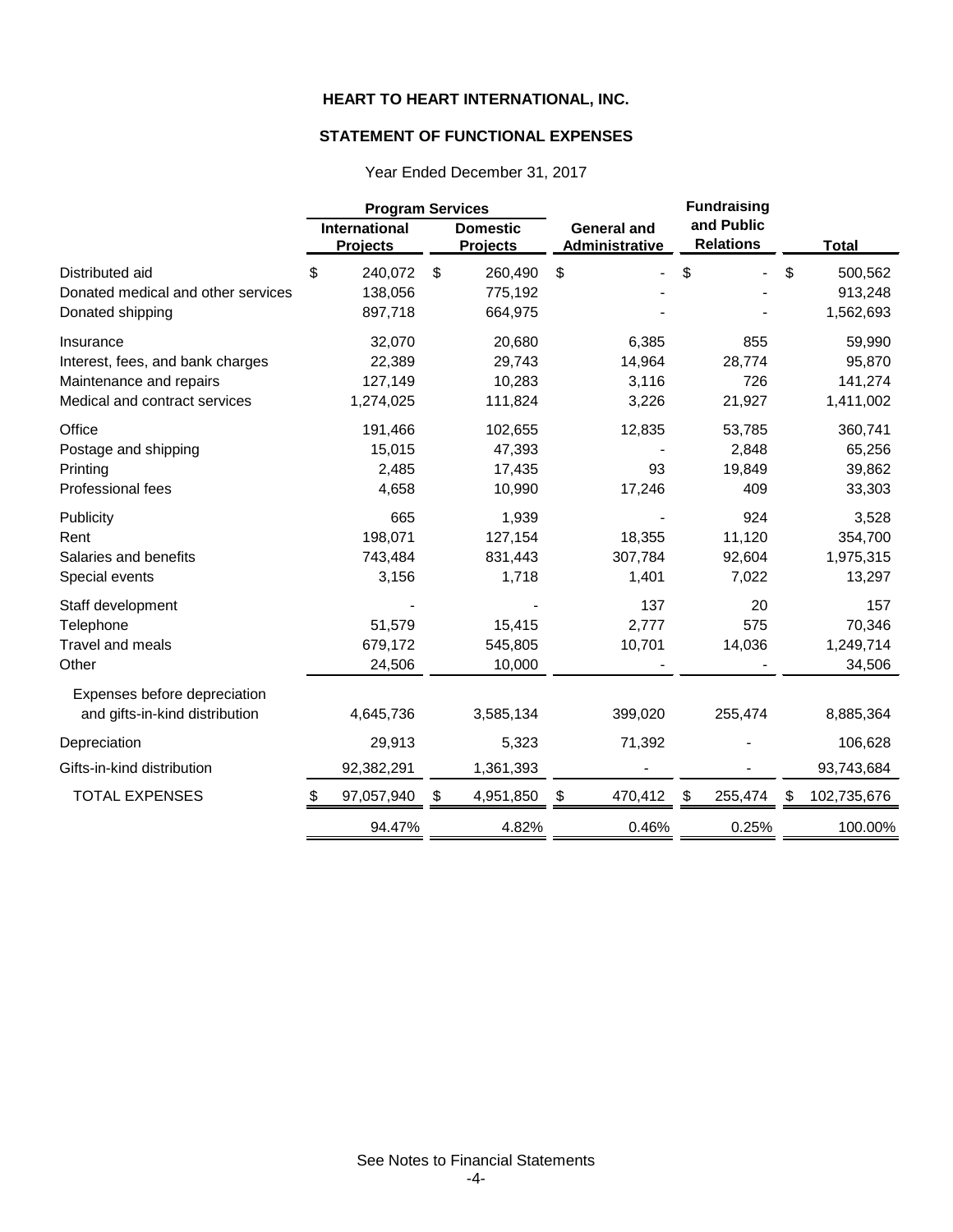## **STATEMENT OF FUNCTIONAL EXPENSES**

|                                    | <b>Program Services</b> |                                         |                           | <b>Fundraising</b>                 |    |                                      |    |                                |    |              |
|------------------------------------|-------------------------|-----------------------------------------|---------------------------|------------------------------------|----|--------------------------------------|----|--------------------------------|----|--------------|
|                                    |                         | <b>International</b><br><b>Projects</b> |                           | <b>Domestic</b><br><b>Projects</b> |    | <b>General and</b><br>Administrative |    | and Public<br><b>Relations</b> |    | <b>Total</b> |
| Distributed aid                    | \$                      | 252,706                                 | $\boldsymbol{\mathsf{S}}$ | 31,065                             | \$ |                                      | \$ |                                | \$ | 283,771      |
| Donated medical and other services |                         | 194,532                                 |                           | 62,722                             |    | 15,688                               |    |                                |    | 272,942      |
| Donated shipping                   |                         | 418,332                                 |                           | 1,536,886                          |    |                                      |    |                                |    | 1,955,218    |
| Insurance                          |                         | 12,011                                  |                           | 10,014                             |    | 33,391                               |    | 645                            |    | 56,061       |
| Interest, fees, and bank charges   |                         | 35,642                                  |                           | 10,314                             |    | 35,151                               |    | 22,989                         |    | 104,096      |
| Maintenance and repairs            |                         | 19,493                                  |                           | 3,374                              |    | 4,116                                |    | 50                             |    | 27,033       |
| Medical and contract services      |                         | 947,483                                 |                           | 91,661                             |    | 4,641                                |    | 13,702                         |    | 1,057,487    |
| Office                             |                         | 158,380                                 |                           | 29,322                             |    | 21,845                               |    | 61,699                         |    | 271,246      |
| Postage and shipping               |                         | 12,756                                  |                           | 2,832                              |    | 1,182                                |    | 10,793                         |    | 27,563       |
| Printing                           |                         | 8,746                                   |                           | 14,445                             |    |                                      |    | 37,821                         |    | 61,012       |
| Professional fees                  |                         | 2,000                                   |                           | 7,297                              |    | 31,001                               |    |                                |    | 40,298       |
| Publicity                          |                         | 1,498                                   |                           | 850                                |    | 92                                   |    | 3,485                          |    | 5,925        |
| Rent                               |                         | 202,070                                 |                           | 54,445                             |    | 51,339                               |    | 9,590                          |    | 317,444      |
| Salaries and benefits              |                         | 851,804                                 |                           | 273,792                            |    | 665,112                              |    | 169,930                        |    | 1,960,638    |
| Special events                     |                         | 13,557                                  |                           | 30,276                             |    | 903                                  |    | 54,508                         |    | 99,244       |
| Staff development                  |                         | 4,482                                   |                           |                                    |    | 5,698                                |    |                                |    | 10,180       |
| Telephone                          |                         | 63,115                                  |                           | 1,564                              |    | 15,228                               |    | 98                             |    | 80,005       |
| <b>Travel and meals</b>            |                         | 595,089                                 |                           | 82,549                             |    | 15,396                               |    | 15,148                         |    | 708,182      |
| Expenses before depreciation       |                         |                                         |                           |                                    |    |                                      |    |                                |    |              |
| and gifts-in-kind distribution     |                         | 3,793,696                               |                           | 2,243,408                          |    | 900,783                              |    | 400,458                        |    | 7,338,345    |
| Depreciation                       |                         | 35,472                                  |                           |                                    |    | 97,594                               |    |                                |    | 133,066      |
| Gifts-in-kind distribution         |                         | 69,531,527                              |                           | 901,156                            |    |                                      |    |                                |    | 70,432,683   |
| <b>TOTAL EXPENSES</b>              | S.                      | 73,360,695                              | \$                        | 3,144,564                          | S  | 998,377                              | \$ | 400,458                        | S  | 77,904,094   |
|                                    |                         | 94.17%                                  |                           | 4.04%                              |    | 1.28%                                |    | 0.51%                          |    | 100.00%      |

Year Ended December 31, 2016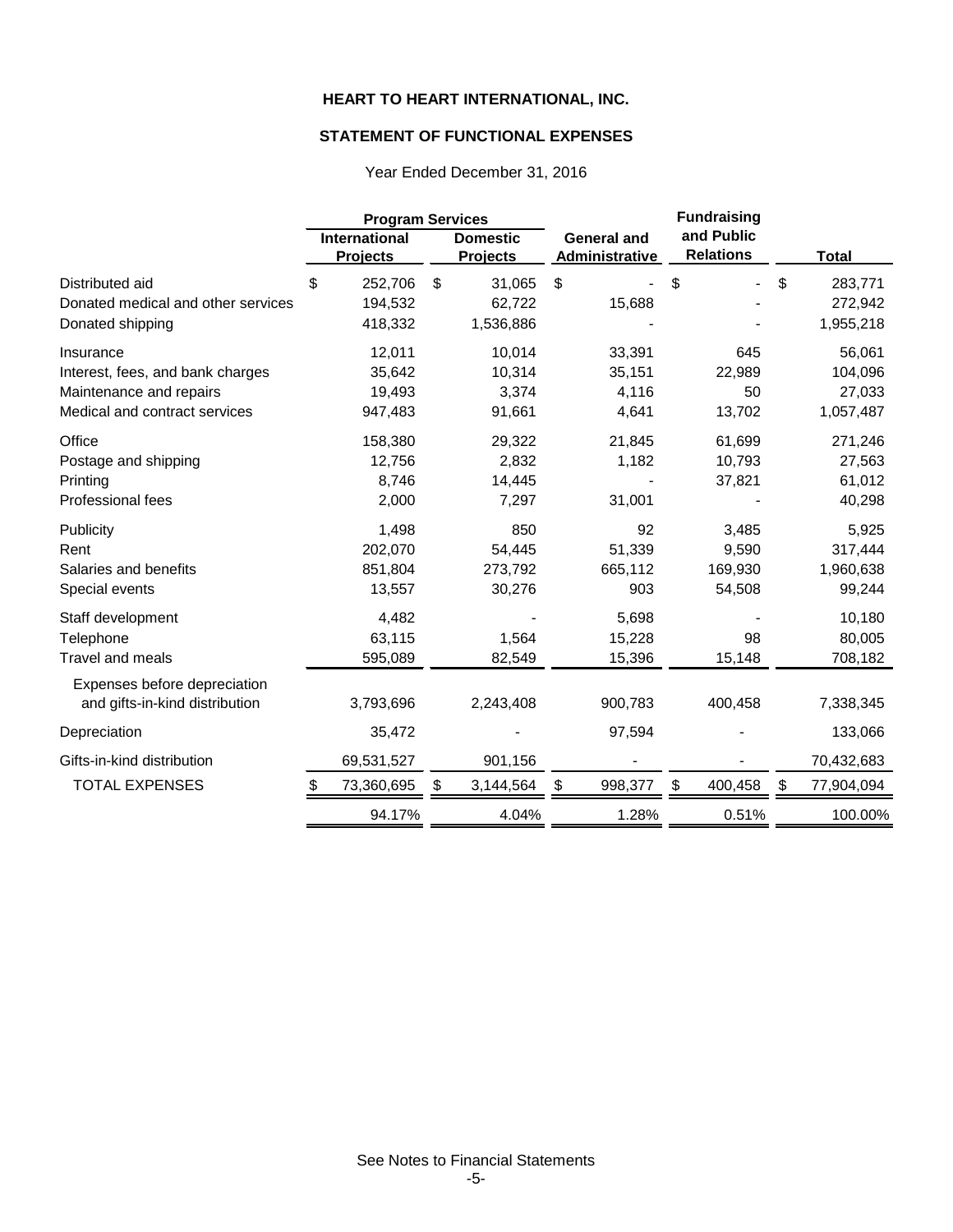### **STATEMENTS OF CASH FLOWS**

# Years Ended December 31, 2017 and 2016

|                                                          | 2017             |                           | 2016          |
|----------------------------------------------------------|------------------|---------------------------|---------------|
| <b>CASH FLOWS FROM OPERATING ACTIVITIES</b>              |                  |                           |               |
| Changes in net assets                                    | \$<br>36,248,501 | \$                        | (1, 117, 454) |
| Adjustments to reconcile changes in net assets to net    |                  |                           |               |
| cash flows from operating activities                     |                  |                           |               |
| Depreciation                                             | 106,628          |                           | 133,066       |
| Gain on sale of assets                                   | (7,660)          |                           |               |
| Realized and unrealized gain on investments              | (3,777)          |                           | (1, 593)      |
| Discount on note receivable                              |                  |                           | (5,795)       |
| Donated property and equipment                           | (7, 466)         |                           | (75,000)      |
| Decrease (increase) in operating assets                  |                  |                           |               |
| Inventory                                                | (30, 590, 850)   |                           | 2,085,573     |
| Accounts receivable                                      | (3,744)          |                           | 97,798        |
| Pledges receivable                                       | 75,000           |                           | (27, 583)     |
| Grant receivable                                         | 17,303           |                           | (440, 679)    |
| Other current assets                                     | (38,063)         |                           | (3,991)       |
| Increase (decrease) in operating liabilities             |                  |                           |               |
| Accounts payable                                         | (24, 234)        |                           | (63, 579)     |
| <b>Accrued liabilities</b>                               | 64,415           |                           | (74, 047)     |
| Deferred revenue                                         | (230, 566)       |                           | 230,566       |
| NET CASH FLOWS FROM OPERATING ACTIVITIES                 | 5,605,487        |                           | 737,282       |
| <b>CASH FLOWS FROM INVESTING ACTIVITIES</b>              |                  |                           |               |
| Purchase of property and equipment                       | (369, 249)       |                           | (58, 921)     |
| Proceeds from notes receivable                           | 50,000           |                           | 50,000        |
| Proceeds from sale of property and equipment             | 12,000           |                           |               |
| Purchase of certificates of deposit                      | (340, 883)       |                           | (125, 421)    |
| NET CASH FLOWS FROM INVESTING ACTIVITIES                 | (648, 132)       |                           | (134, 342)    |
| <b>CASH FLOWS FROM FINANCING ACTIVITIES</b>              |                  |                           |               |
| Net activity on line of credit                           | (249, 442)       |                           |               |
| Repayment of long-term debt                              | (138, 611)       |                           | (241, 570)    |
| Principal payments on capital lease                      | (39, 147)        |                           | (12, 598)     |
| NET CASH FLOWS FROM FINANCING ACTIVITIES                 | (427, 200)       |                           | (254, 168)    |
|                                                          |                  |                           |               |
| NET CHANGES IN CASH AND CASH EQUIVALENTS                 | 4,530,155        |                           | 348,772       |
| CASH AND CASH EQUIVALENTS, BEGINNING OF YEAR             | 1,312,400        |                           | 963,628       |
| CASH AND CASH EQUIVALENTS, END OF YEAR                   | \$<br>5,842,555  | $\boldsymbol{\mathsf{S}}$ | 1,312,400     |
| SUPPLEMENTAL NONCASH INVESTING AND FINANCING ACTIVITIES: |                  |                           |               |
| Donated property and equipment (Note 8)                  | \$<br>7,466      | \$                        | 75,000        |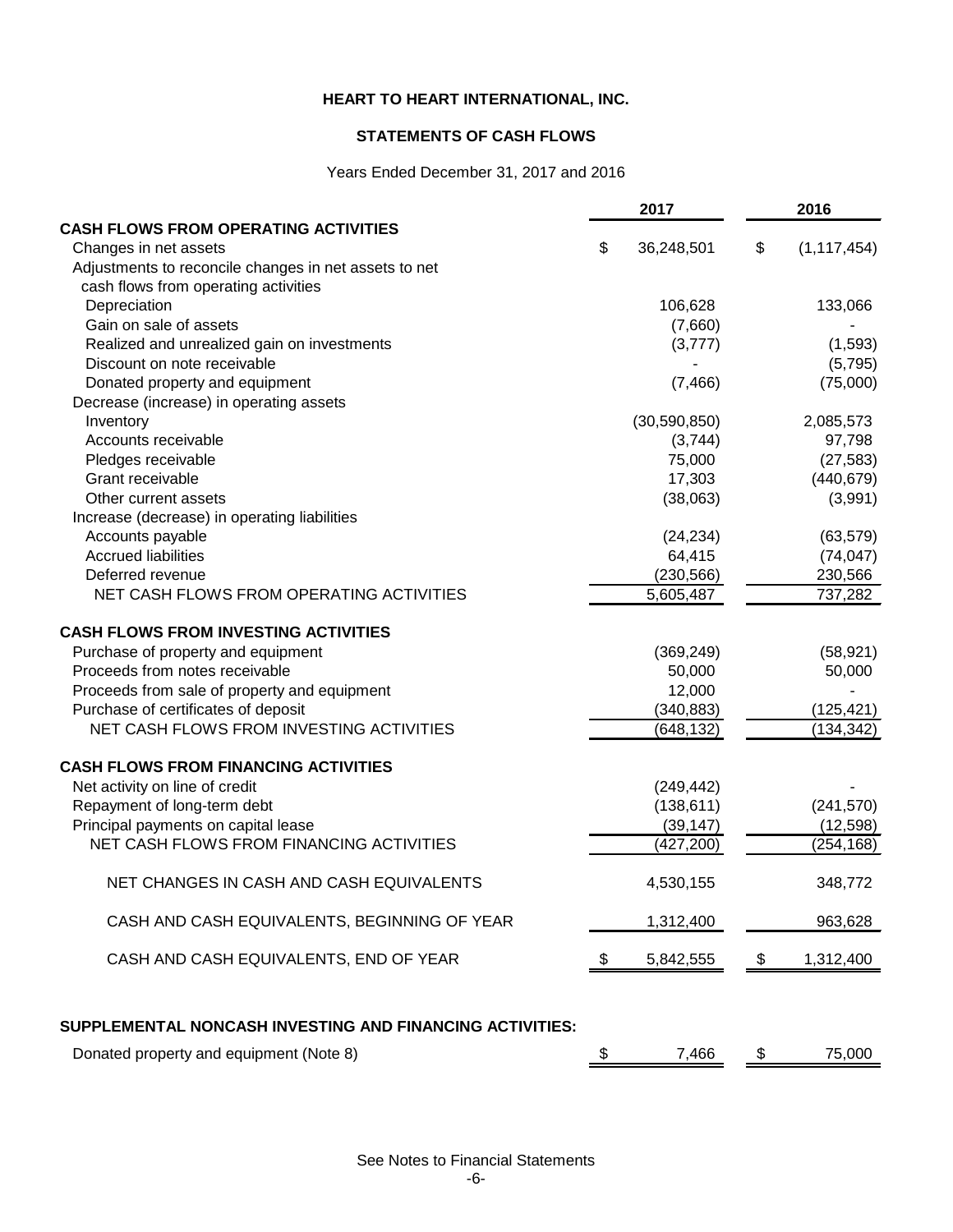#### **NOTES TO FINANCIAL STATEMENTS**

#### **(1) Summary of significant accounting policies**

**Organization** – Heart To Heart International, Inc. (the "Organization"), a Kansas non-profit corporation, provides crisis response assistance and specific ongoing health care support to communities in need domestically and internationally. The Organization actively engages the services of volunteers through its initiatives, and it distributes medical supplies, pharmaceuticals, and other products to other relief agencies and communities in need.

The Organization currently operates and supports more than a dozen clinics in Haiti. The Organization responded after the earthquake in January 2010 and continues to work towards healthier communities in Haiti – providing continuing medical education and other needs in Haiti.

The Organization's donor base for cash contributions primarily consists of individuals, businesses, civic groups, and foundations located throughout the United States. Gifts-in-kind are also received primarily from medical supply and pharmaceutical companies located throughout the United States.

**Basis of accounting** – The Organization's financial statements are prepared on the accrual basis of accounting.

**Basis of presentation** – In accordance with the limitations, designations, and restrictions placed on the use of resources available to the Organization, the following classifications are utilized according to the nature and purpose of the resources:

- o Unrestricted net assets: Net assets that are not subject to donor-imposed stipulations. Unrestricted net assets may be designated for specific purposes by action of the Organization's Board of Directors.
- o Temporarily restricted net assets: Net assets whose use by the Organization is subject to donor-imposed or legal stipulations that can be fulfilled by actions of the Organization pursuant to those stipulations or that expire by the passage of time. Amounts received that are restricted for future periods or restricted by the donor for specific purposes are reported as temporarily restricted. Temporarily restricted net assets are released from restriction when the expenses are incurred for their designated purpose.
- o Permanently restricted net assets: Net assets subject to donor-imposed stipulations and those which are interpreted by the Board of Directors that are maintained permanently by the Organization. At times, the donors of these assets may permit the Organization to use all or part of the income earned on these assets. However, the donors have required that the income earned on the Organization's permanently restricted net assets held at December 31, 2017 is to be held in perpetuity and, therefore, cannot be used.

**Cash and cash equivalents** – Cash and cash equivalents consist of available cash balances on deposit at financial institutions and short-term money market investments as well as short-term highly liquid investments that are readily convertible to known amounts of cash with original maturities of three months or less.

**Certificates of deposit** – Certificates of deposit are maintained at cost-basis and interest is paid out on a varying schedule through the year. The Organization's certificates of deposits at December 31, 2017 have interest rates between 1.02% and 1.24% and maturity dates ranging from March 15, 2018 to November 15, 2018. The Organization's certificate of deposit at December 31, 2016 had an interest rate of .44% and a maturity date of March 16, 2017.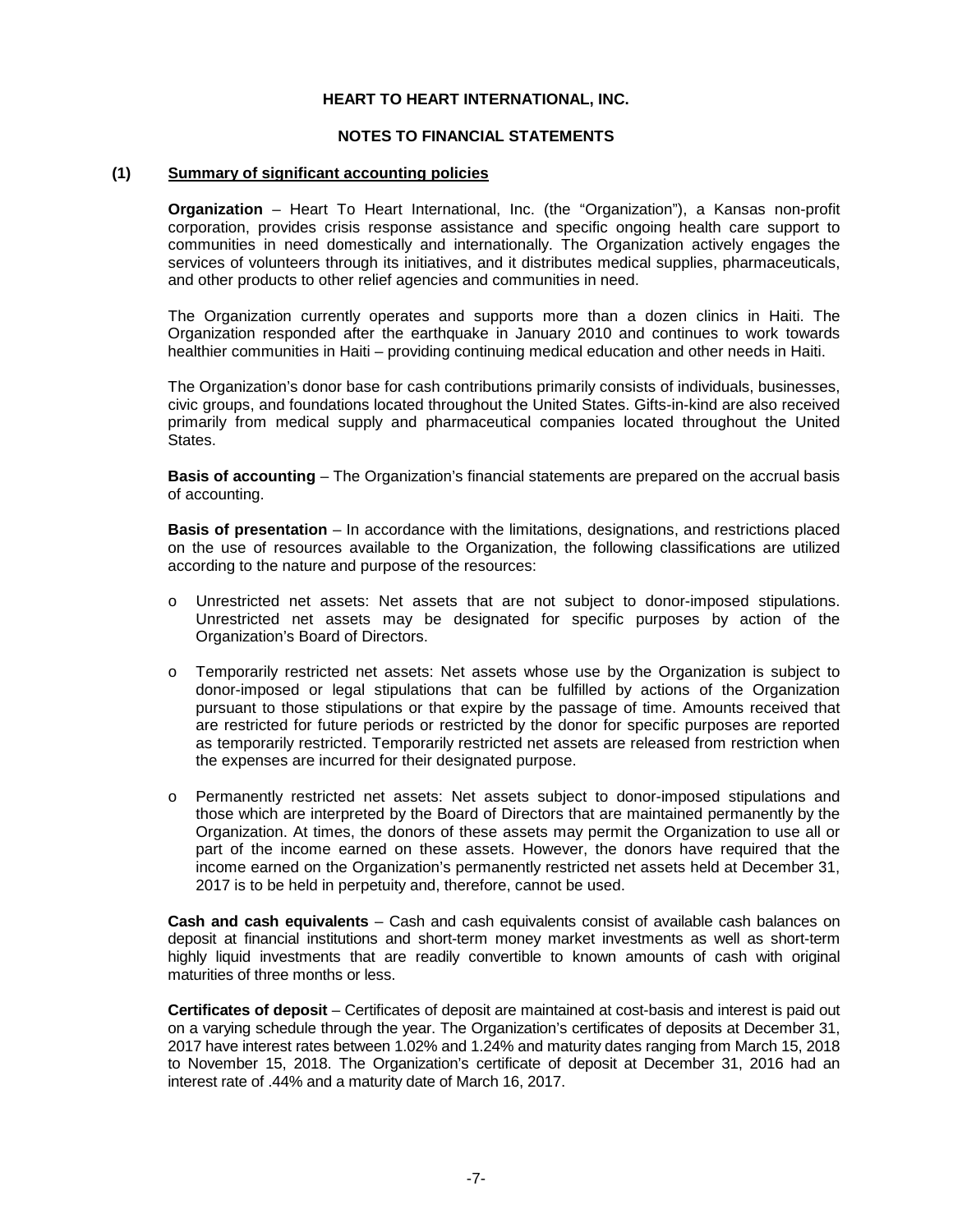#### **NOTES TO FINANCIAL STATEMENTS**

#### **(1) Summary of significant accounting policies (continued)**

**Concentration of risk** – The Organization largely maintains its cash balances in financial institutions located in the greater Kansas City, Kansas area. Most of these U.S. deposits are distributed between various banks so as to maintain balances no greater than \$250,000 insured limit per bank. The Organization also has checking accounts in Haiti that are uninsured. Accordingly, at December 31, 2017 and 2016, the Organization's uninsured cash and cash equivalents amounts to \$628,740 and \$242,378, respectively.

**Income taxes** – The Organization is exempt from income taxes under Section 501(c)(3) of the Internal Revenue Code as a not-for-profit organization. In addition, the Organization has been classified as a publicly-supported organization which is not a private foundation within the meaning of Section 509(a)(1) of the Code. Accordingly, no provision has been made for Federal income tax. The Organization's present accounting policy for the evaluation of uncertain tax positions is to review those positions on an annual basis. A liability would be recorded in the financial statements during the period which, based on all available evidence, believes it is more likely than not that the tax position would not be sustained upon examination by taxing authorities and the liability would be incurred by the Organization. No accrual has been recorded at December 31, 2017 or 2016, as management does not believe any material uncertainties exist.

**Inventory** – Purchased inventory is recorded at the lower of cost or market and is valued on a firstin, first-out basis. Donated inventory is recorded at the fair value of the donated goods at the date of donation based upon the estimated wholesale value of gifts received (as further described in Note 1 under "Revenue Recognition"). The inventory is not available for sale. The Organization records a loss for the decrease in value of any slow-moving or expired inventory and this is reflected as an inventory valuation adjustment. This was \$1,999,300 and \$1,866,329 for the years ended December 31, 2017 and 2016, respectively.

**Investments** – The Organization carries its investments at their fair values. Unrealized gains and losses are included in the change in net assets.

**Property and equipment** – Property and equipment are stated at cost or the fair market value at date of gift for donated assets, less accumulated depreciation. If a donor stipulates how long the assets must be used, the contribution is recorded as restricted support. In the absence of such stipulation, a contribution of property and equipment is recorded as unrestricted support. Maintenance and repairs are charged to expense as incurred. When items of property and equipment are sold or retired, the related cost is removed from the accounts and any gain or loss is included in the results of operations. Depreciation is computed using the straight-line method over the estimated useful lives of the assets as follows:

| <b>Assets</b>           | <b>Estimated Useful Lives</b> |
|-------------------------|-------------------------------|
| <b>Buildings</b>        | 39 years                      |
| Building improvements   | $5 - 10$ years                |
| Furniture and equipment | $5 - 10$ years                |
| Computer equipment      | $3 - 5$ years                 |
| Vehicles                | $3 - 10$ vears                |

**Use of estimates** – The preparation of financial statements in conformity with accounting principles generally accepted in the United States of America requires management to make estimates and assumptions that affect the reported amounts of assets and liabilities and disclosure of contingent assets and liabilities at the date of the financial statements and the reported amounts of revenues and expenses during the reporting period. Actual results could differ from those estimates. The significant estimates used in the Organization's financial statements include the valuation of gift-in-kind contributions and related inventory, the allocation of expenses on a functional basis to various program services and supporting activities and the estimated useful lives used to depreciate property and equipment.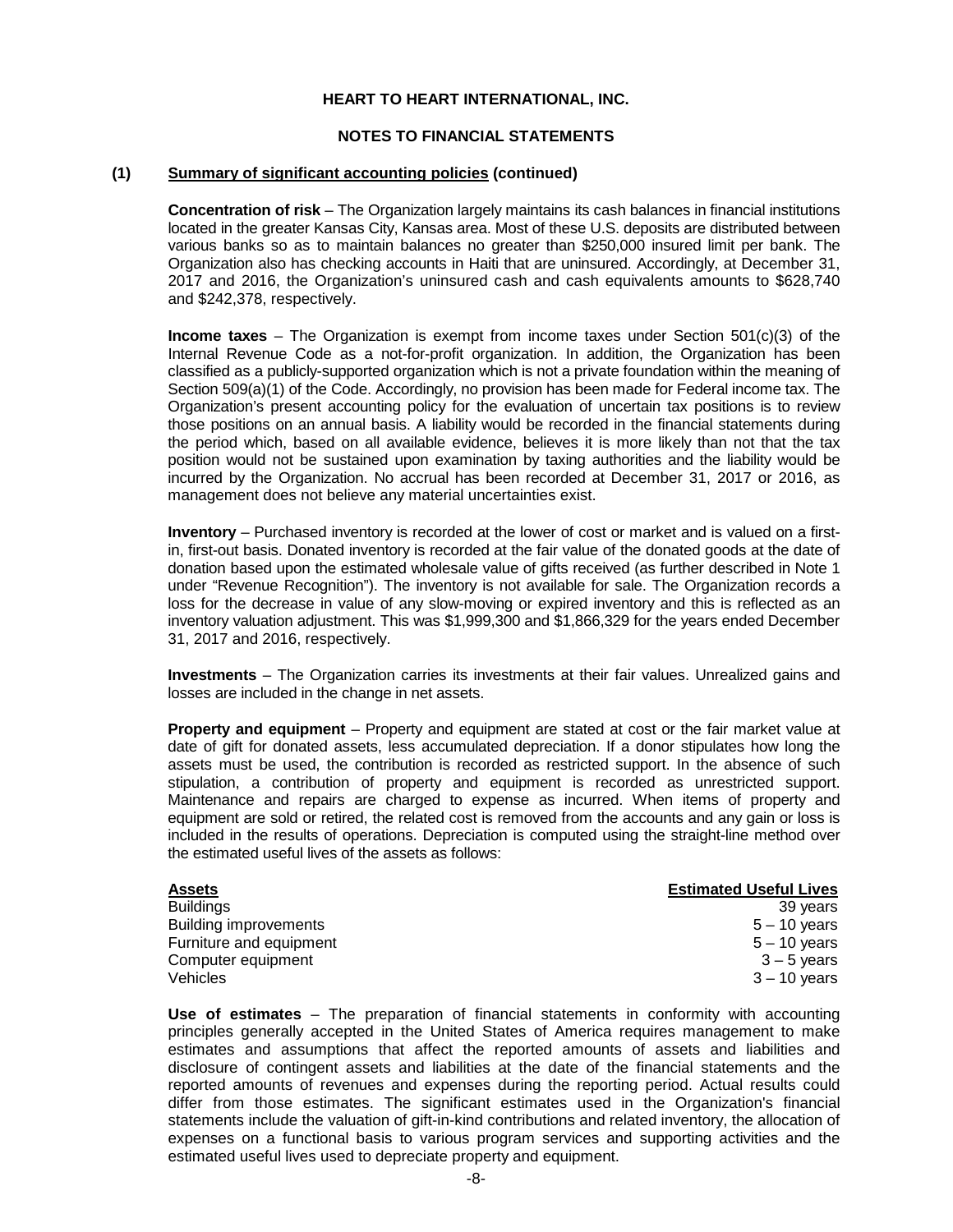#### **NOTES TO FINANCIAL STATEMENTS**

#### **(1) Summary of significant accounting policies (continued)**

**Gifts-in-kind: Donated shipping** – The Organization recorded \$1,562,693 and \$1,955,218 in shipping expense for overseas and domestic freight during the years ended December 31, 2017 and 2016, respectively. The donated shipping is also included as revenue in unrestricted support and revenue.

**Revenue recognition** – Cash and gift-in-kind contributions are received from individuals as well as domestic and multinational organizations. These contributions, including unconditional promises, are recognized as revenues when the donor's unconditional commitment is received. All contributions are considered to be available for unrestricted use unless specifically restricted by the donor. Conditional promises to give are recognized only when the conditions on which they depend are substantially met.

The Organization receives donations of medical supplies and other goods for use in its programs. These donations are recorded at their estimated fair value based upon the Organization's estimate of the wholesale values that would be received for selling the goods in their principal market, considering their condition and utility for use at the time the goods are donated. Several methodologies are used in the determination of estimated wholesale value, including values provided by the donor, published industry pricing guides, internally-researched values, and internal average values for like-kind items.

A number of unpaid volunteers have made significant contributions of their time to the activities of the Organization without compensation. The Organization receives many volunteer hours from a variety of skilled personnel such as doctors, nurses, and other specialists. The value of these donated services that meets the criteria for recognition is reported as donated services in the accompanying statement of activities. These amounts are reflected at fair value in the financial statements which amounted to \$913,248 and \$272,942 for the years ended December 31, 2017 and 2016, respectively. In addition, approximately 30,380 and 29,900 volunteer hours were provided to the Organization during the years ended December 31, 2017 and 2016, respectively, for which no value has been assigned. Contributed service time meets the criteria to be recorded in the financial statements if it requires specialized skills, the service is being provided by an individual who possesses those skills and if the service would typically need to be purchased if not contributed.

**Deferred revenue** – The Organization records deferred revenue related to funds received for future programmatic events and for unspent funds received classified as exchange transactions.

**Functional expenses** – The costs of providing the various programs and other activities have been summarized on a functional basis in the statement of activities. Certain costs have been allocated among the programs and supporting services benefited as depicted in the accompanying statements of functional expenses. Expenses that can be identified with a specific program and support are allocated directly according to their natural expenditure classification. Other expenses that are common to several functions are allocated by management's estimate of resources devoted to the programs or support source. Direct benefit to donor costs have been included in fundraising costs on the statement of functional expenses as the associated costs are not material in relation to the financial statements taken as a whole.

**Reclassification** – Certain items in the 2016 financial statements have been reclassified to conform to the 2017 presentation.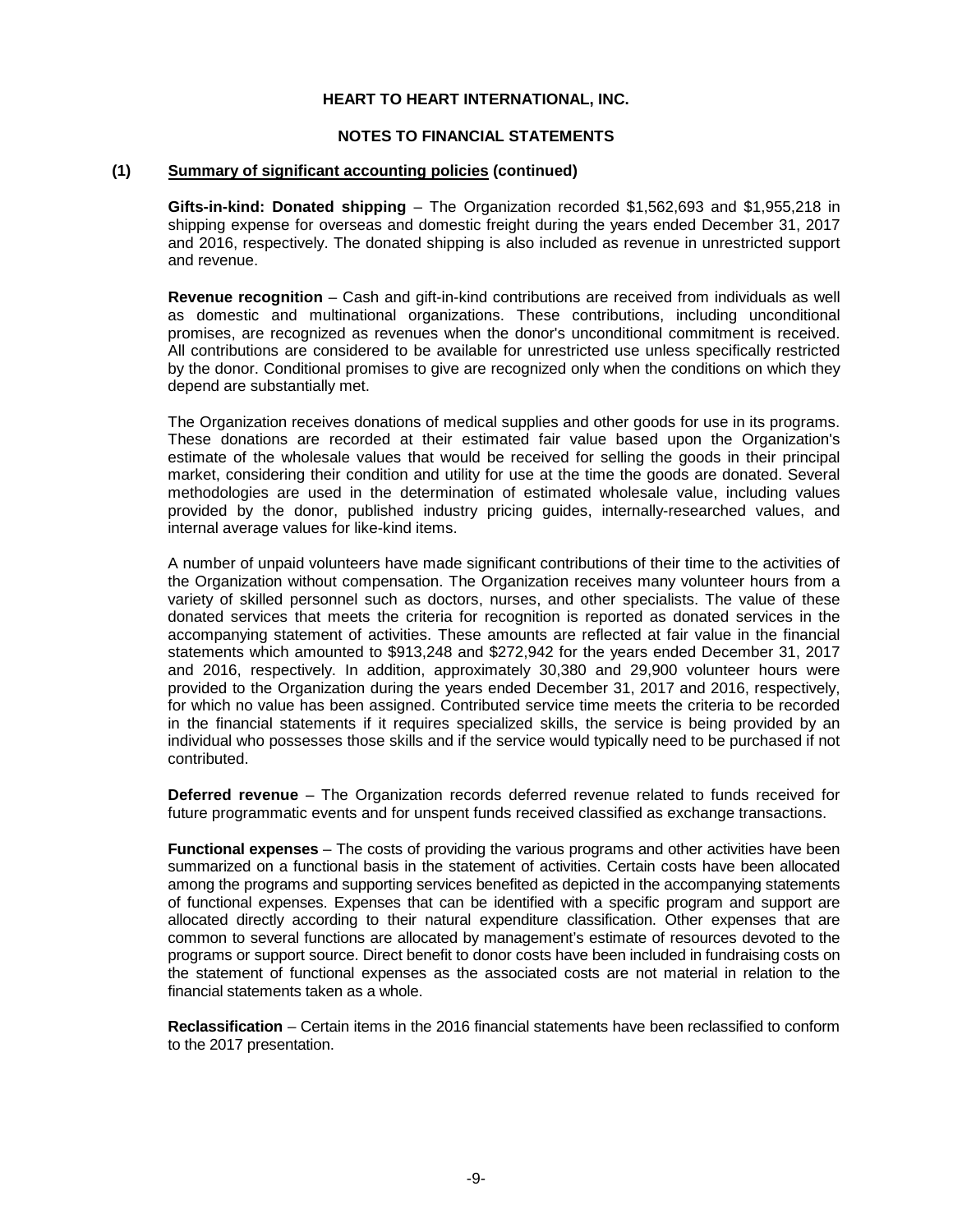#### **NOTES TO FINANCIAL STATEMENTS**

### **(2) Pledges receivable**

Pledges receivable that are expected to be collected within one year are recorded at net realizable value and are not discounted. Pledges receivable that are expected to be collected in more than one year are recorded at the present value of their estimated future cash flows. The discounts on those amounts are computed using interest rates applicable to the years in which the promises are received. The discount rate used in valuing pledges receivable was 4%. Amortization of the discounts is included in contribution revenue. Pledges receivable of \$75,000 at December 31, 2016 were all received in 2017. No pledges were outstanding at December 31, 2017.

#### **(3) Grants receivable**

Grants receivable that are expected to be collected within one year are recorded at net realizable value and are not discounted. Grants receivable that are expected to be collected in more than one year are recorded at the present value of their estimated future cash flows. The discounts on those amounts are computed using interest rates applicable to the years in which the promises are received. The discount rate used in valuing grants receivable was 5%. Amortization of the discounts is included in contribution revenue.

|                             |    | 2016      |    |          |
|-----------------------------|----|-----------|----|----------|
| In less than one year       | \$ | 224,169   | S  | 154,972  |
| In one to five years        |    | 212,502   |    | 306,205  |
|                             |    | 436,671   |    | 461,177  |
| Less present value discount |    | (13, 295) |    | (20,498) |
| Total grants receivable     | S  | 423,376   | ß. | 440,679  |

#### **(4) Notes receivable**

The Organization entered into three promissory notes receivable in the amount of \$50,000 each that were given as value for disposed building improvements in 2015. Notes receivable that are expected to be collected within one year are recorded at net realizable value and are not discounted. Notes receivable that are expected to be collected in more than one year are recorded at the present value of their estimated future cash flows. The discounts on those amounts are computed using the imputed interest rate of 5.25%. The final promissory note receivable in the amount of \$50,000 at December 31, 2016 was paid in full during December 2017.

#### **(5) Inventory**

Inventory consists of the following at December 31:

|                                                       | 2017 |                         |     | 2016                   |
|-------------------------------------------------------|------|-------------------------|-----|------------------------|
| Pharmaceutical supplies<br>Medical and other supplies |      | 34,276,068<br>3,516,073 | \$. | 5,889,058<br>1,312,233 |
| Total inventory                                       |      | 37,792,141              |     | 7,201,291              |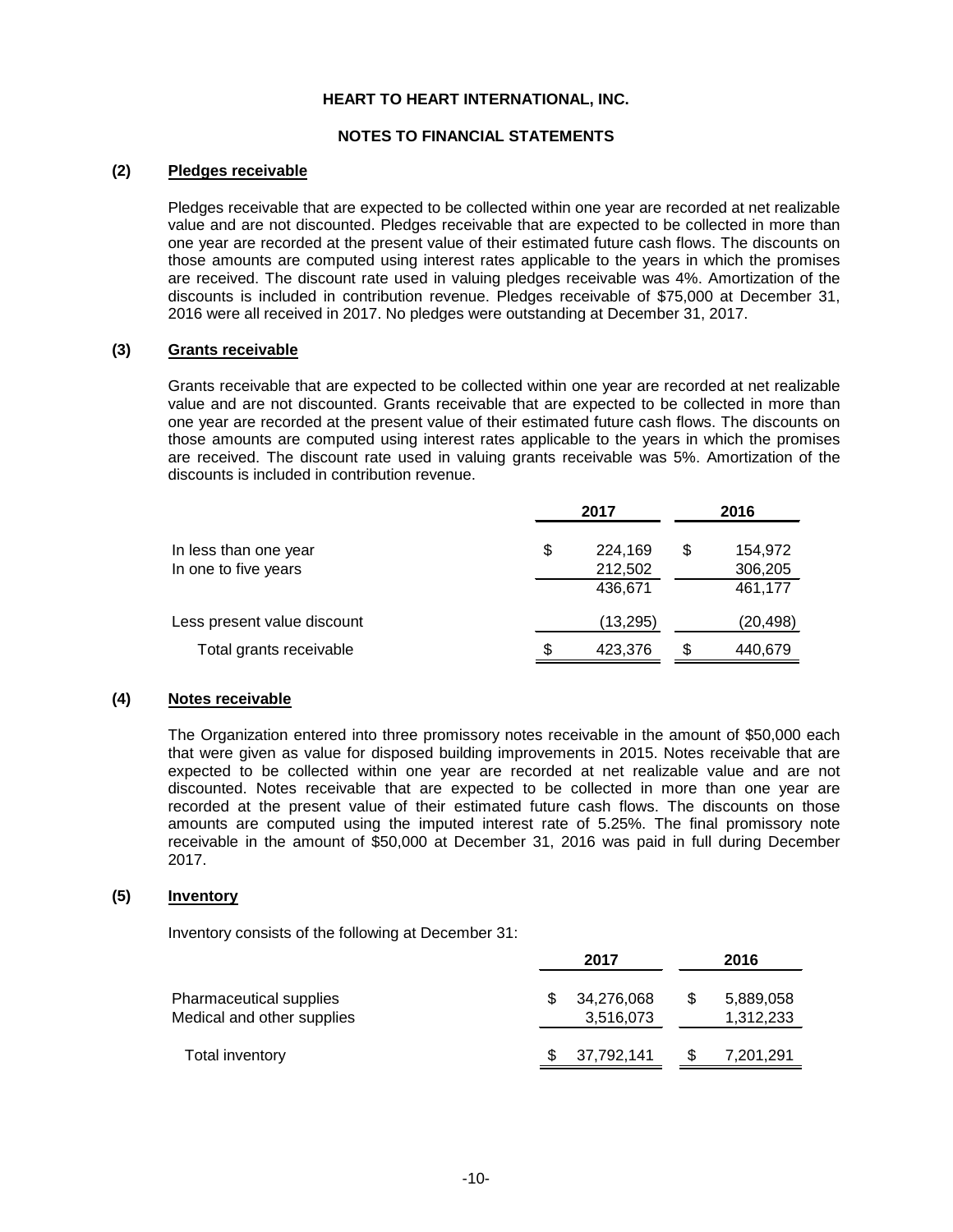#### **NOTES TO FINANCIAL STATEMENTS**

#### **(6) Fair value measurements of assets and liabilities**

FASB Accounting Standards Codification 820-10, *Fair Value Measurements and Disclosures* (ASC 820-10), requires additional disclosures as part of the financial statements. ASC 820-10 establishes a three-level valuation hierarchy for disclosure of fair value measurements. The valuation hierarchy is based upon the transparency of inputs to the valuation of an asset or liability as of the measurement date. A financial instrument's categorization within the valuation hierarchy is based upon the lowest level of input that is significant to the fair value measurement.

The three levels are defined as follows:

Level 1 – Inputs to the valuation methodology are unadjusted quoted prices for identical assets or liabilities in active markets.

Level 2 – Inputs to the valuation methodology include quoted prices for similar assets and liabilities in active markets, and inputs that are observable for the asset or liability, either directly or indirectly, for substantially the full term of the financial instrument.

Level 3 – Inputs to the valuation methodology are unobservable and significant to the fair value measurement.

The following table sets forth information about the level within the fair value hierarchy at which the Organization's financial assets and liabilities were measured on a recurring basis at December 31, 2017:

|                                 | Level 1  | Level 2    | <b>Level 3</b>           | Total    |
|---------------------------------|----------|------------|--------------------------|----------|
| Money market pool               | \$       | 799<br>\$. | $\overline{\phantom{0}}$ | 799      |
| Equity pool                     |          | 9,958      | -                        | 9,958    |
| Fixed Income pool               |          | 5,745      | ۰                        | 5,745    |
| Equity security                 | 25,212   |            | -                        | 25,212   |
| Total investments at fair value | \$25,212 | \$16.502   | ٠                        | \$41.714 |

The following table sets forth information about the level within the fair value hierarchy at which the Organization's financial assets and liabilities were measured on a recurring basis at December 31, 2016:

|                                 | Level 1<br>Level 2 |              | Level 3  | Total     |
|---------------------------------|--------------------|--------------|----------|-----------|
| Money market pool               | S<br>۰             | 706          | \$.<br>۰ | 706       |
| Equity pool                     |                    | 8,890        | ۰        | 8,890     |
| Fixed income pool               | -                  | 5,092        | ۰        | 5,092     |
| Equity security                 | 23.249             | ٠            |          | 23,249    |
| Total investments at fair value | \$23.249           | 14.688<br>S. | S<br>٠   | \$ 37,937 |

The management of the Organization endeavors to utilize the best available information in measuring fair value. Fair value for the Organization's trading securities was determined by using Level 1 valuation methods. Fair value for the Organization's interest in the common funds of a community foundation was determined using Level 3 valuation methods. The Level 3 investments were based upon stated values obtained from a community foundation.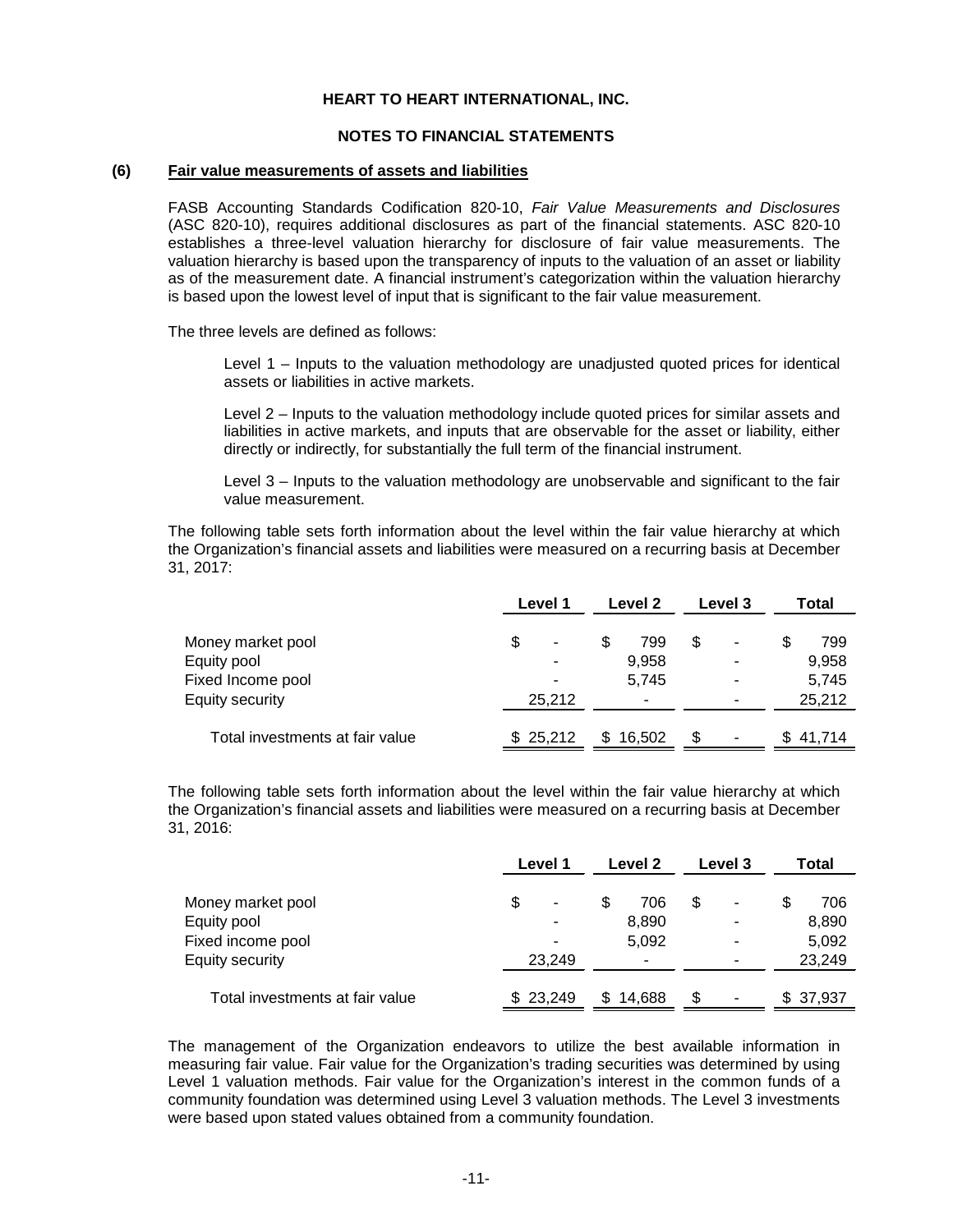### **NOTES TO FINANCIAL STATEMENTS**

# **(7) Investments**

Investments consist of the following at December 31:

|                   | 2017         |    |        |
|-------------------|--------------|----|--------|
| Money market pool | \$<br>799    | \$ | 706    |
| Equity pool       | 9,958        |    | 8,890  |
| Fixed income pool | 5,745        |    | 5,092  |
| Equity security   | 25.212       |    | 23,249 |
| Total investments | \$<br>41.714 | S  | 37,937 |

Investment return is as follows:

|                                                                        | 2017 |                | 2016           |
|------------------------------------------------------------------------|------|----------------|----------------|
| Interest and dividends<br>Realized and unrealized gains on investments | S    | 2.870<br>3,692 | 4,300<br>1,593 |
| Total investment return                                                |      | 6.562          | 5,893          |

# **(8) Property and equipment**

Property and equipment consists of the following at December 31:

|                              | 2017          | 2016 |               |
|------------------------------|---------------|------|---------------|
| Cost                         |               |      |               |
| Land                         | \$<br>86,000  | \$   | 86,000        |
| <b>Buildings</b>             | 344.000       |      | 344,000       |
| <b>Building improvements</b> | 321,886       |      | 289,841       |
| Furniture and equipment      | 264,421       |      | 253,003       |
| Computer equipment           | 578,621       |      | 550,817       |
| Vehicles                     | 719,023       |      | 446,802       |
| Total cost                   | 2,313,951     |      | 1,970,463     |
| Accumulated depreciation     | (1, 299, 135) |      | (1, 221, 394) |
| Net property and equipment   | \$1,014,816   | \$   | 749,069       |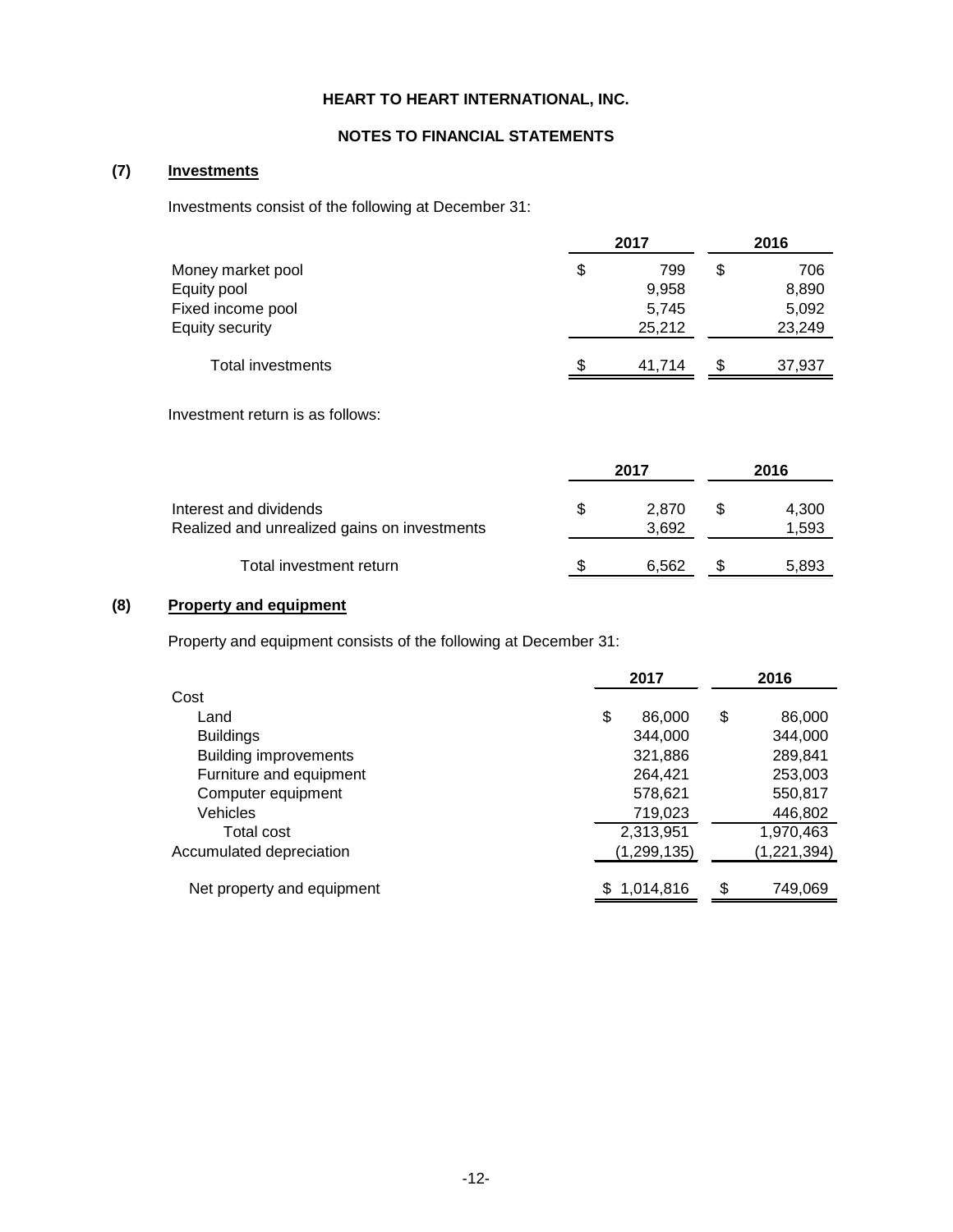#### **NOTES TO FINANCIAL STATEMENTS**

### **(9) Long-term debt**

The Organization's long-term debt consists of the following:

|                                                                                                                                                                                    |     | 2017     |         | 2016     |
|------------------------------------------------------------------------------------------------------------------------------------------------------------------------------------|-----|----------|---------|----------|
| Note payable, secured by real property, monthly payments of<br>\$5,038, including interest at 5.24%, with a final balloon payment<br>in the amount of \$292,530 due February 2019. | \$. | 336,669  | \$.     | 378,351  |
| Note payable, secured by real property, monthly payments of<br>\$646, including interest at 4.75%, with a final balloon payment in<br>the amount of \$83,397 due December 2020.    |     |          |         | 96,929   |
| Total debt                                                                                                                                                                         |     | 336,669  |         | 475,280  |
| Less current portion                                                                                                                                                               |     | (43,906) |         | (44,890) |
| Non-current debt                                                                                                                                                                   |     | 292,763  |         | 430,390  |
| Maturities for notes payable are as follows:                                                                                                                                       |     |          |         |          |
| Years ending December 31,                                                                                                                                                          |     |          |         |          |
| 2018<br>2019                                                                                                                                                                       |     | \$       | 292,763 | 43,906   |
| Total                                                                                                                                                                              |     | S        | 336,669 |          |

The total amount of interest paid during the years ended December 31, 2017 and 2016 was \$32,035 and \$46,364, respectively.

The long-term debt noted above was paid in full on March 28, 2018.

During the year ended December 31, 2017 the Organization had available a line of credit up to \$250,000 with a bank at an interest rate at 5.25%. The balance on the line of credit was \$0 at December 31, 2017 and \$249,442 at December 31, 2016.

#### **(10) Capital lease obligation**

The capital lease obligation consists of the following:

|                                                 | 2017 |   | 2016 |          |
|-------------------------------------------------|------|---|------|----------|
| Capital lease obligation for dice alarm (A)     | \$   | - |      | 7,955    |
| Capital lease obligation for pallet racking (B) |      | ۰ |      | 31,192   |
| Total capital lease obligation                  |      | ۰ |      | 39.147   |
| Less current portion                            |      | ۰ |      | (12,654) |
| Non-current portion                             | S.   |   |      | 26.493   |

(A) Payable in 63 monthly installments of \$188.08 with a maturity date of June 1, 2020.

(B) Payable in 60 monthly installments of \$866.45 with a maturity date of January 25, 2020.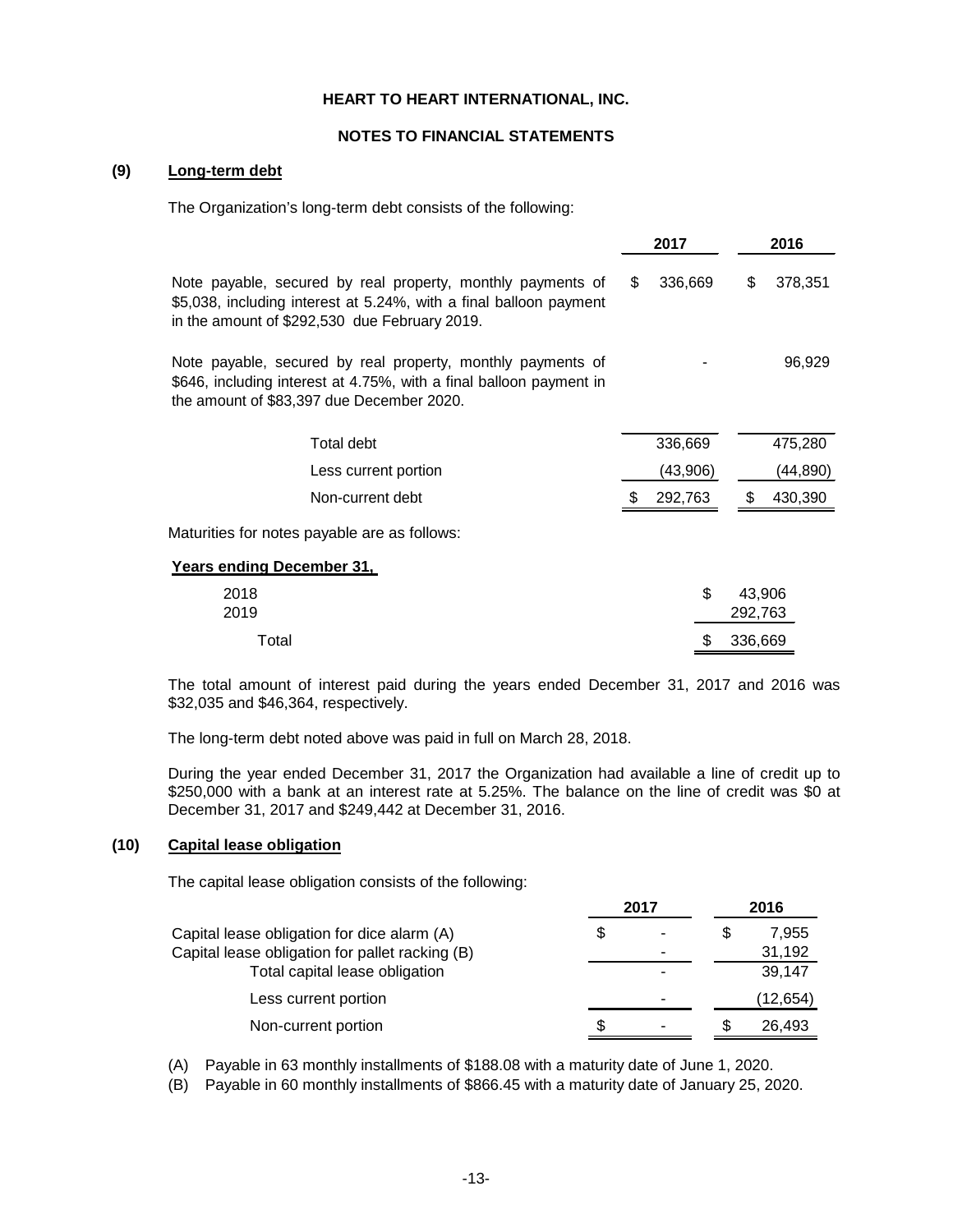#### **NOTES TO FINANCIAL STATEMENTS**

#### **(10) Capital lease obligation (continued)**

Leased property under the capital lease includes:

|                                                                               |  | 2017                                                 | 2016                |  |
|-------------------------------------------------------------------------------|--|------------------------------------------------------|---------------------|--|
| Equipment included in property and equipment<br>Less accumulated amortization |  | $\overline{\phantom{a}}$<br>$\overline{\phantom{a}}$ | 63.836<br>(24, 689) |  |
| Total leased property under capital lease                                     |  | $\overline{\phantom{a}}$                             | 39.147              |  |

The capital leases were paid in full during 2017.

# **(11) Leases**

The Organization leases office space, certain office equipment, and vehicles under operating leases through June 2022. Lease expense totaled \$361,465 and \$322,389 for the years ended December 31, 2017 and 2016, respectively. The future minimum rental payments required under operating leases that have initial or remaining noncancellable lease terms in excess of one year are as follows:

#### **Years ending December 31,**

| 2018  | S | 282,792 |
|-------|---|---------|
| 2019  |   | 242,833 |
| 2020  |   | 179,688 |
| 2021  |   | 179,688 |
| 2022  |   | 89,844  |
| Total | S | 974,845 |

### **(12) Restricted net assets**

Restricted net assets consist of funds held for the following purposes:

|                                                | 2017         |    | 2016      |  |
|------------------------------------------------|--------------|----|-----------|--|
| <b>Temporarily Restricted Net Assets:</b>      |              |    |           |  |
| Cameroon, Africa                               | \$<br>15,057 | \$ | 178,624   |  |
| Hygiene Kits                                   |              |    | 74,205    |  |
| Cuba                                           |              |    | 20.054    |  |
| NAFC - Lab Project                             | 379,889      |    | 245,591   |  |
| <b>Rural Health</b>                            | 474.476      |    | 479.578   |  |
| <b>Shipping Grant</b>                          | 116,842      |    | 50,872    |  |
| <b>WHO Certification</b>                       | 339,420      |    |           |  |
| Hurricane Harvey                               | 360,047      |    |           |  |
| Hurricane Maria                                | 1,394,775    |    |           |  |
| U.S. Crisis Response                           | 620,732      |    | 4,363     |  |
| One Child One Blanket                          | 150,000      |    |           |  |
| <b>Total Temporarily Restricted Net Assets</b> | \$ 3,851,238 | S  | 1.053.287 |  |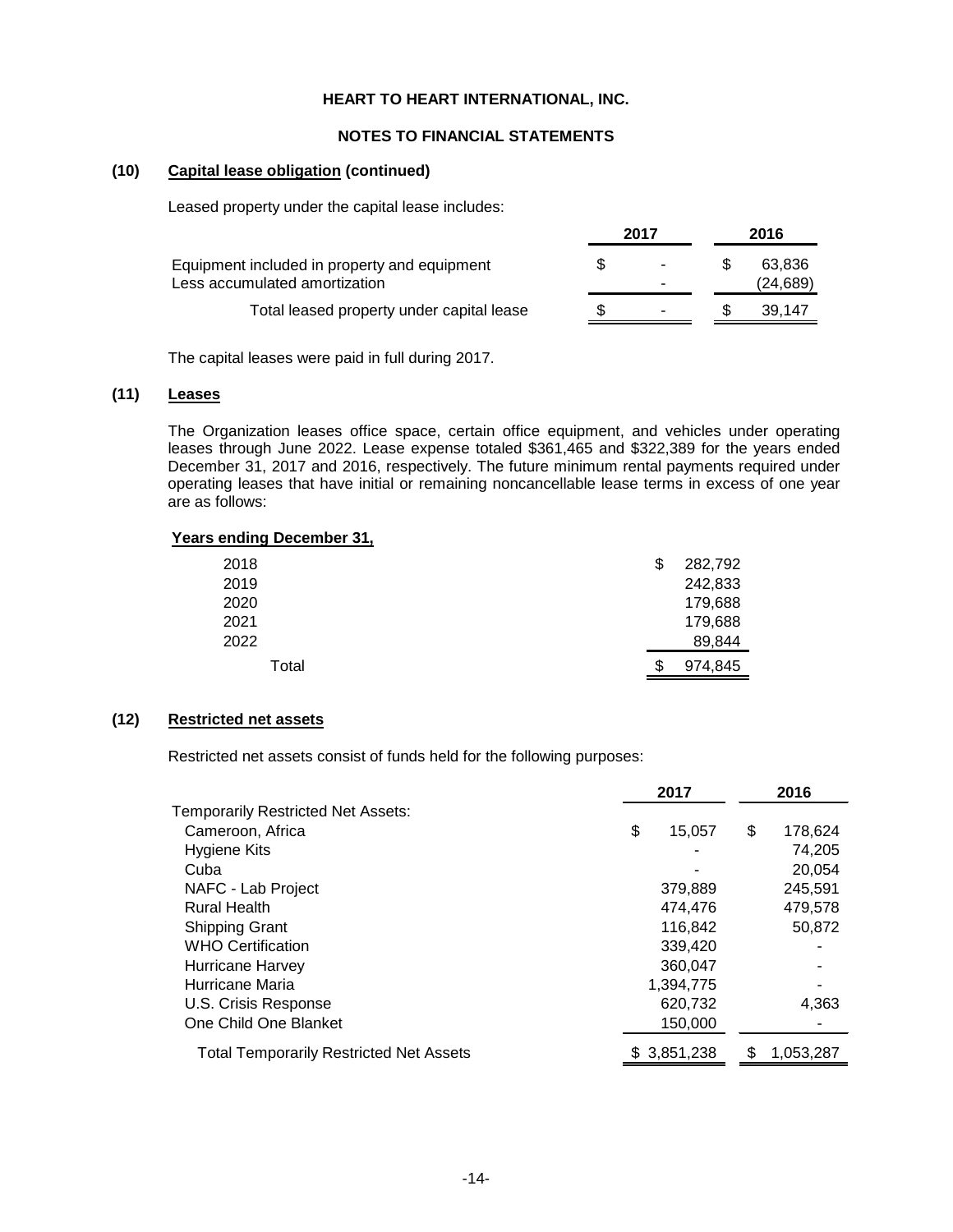#### **NOTES TO FINANCIAL STATEMENTS**

### **(12) Restricted net assets (continued)**

|                                                | 2017 |        | 2016 |        |
|------------------------------------------------|------|--------|------|--------|
| Permanently Restricted Net Assets:             |      |        |      |        |
| Heart to Heart International Endowment Fund    |      | 16.502 | S    | 14,688 |
| <b>Staff Development</b>                       |      | 2.000  |      | 2,000  |
| General                                        |      | 53.107 |      | 51.274 |
| <b>Total Permanently Restricted Net Assets</b> |      | 71.609 | S    | 67.962 |

The sources of net assets released from temporary donor restrictions by incurring expenses satisfying the restricted purpose or by occurrence of events specified by the donors were as follows:

|                                                       | 2017 |           | 2016            |  |
|-------------------------------------------------------|------|-----------|-----------------|--|
| Net Assets Released from Temporary Restrictions:      |      |           |                 |  |
| Cameroon, Africa                                      | \$   | 319,691   | \$<br>159,876   |  |
| China                                                 |      | 5,000     |                 |  |
| Cholera Response                                      |      |           | 225,992         |  |
| Cuba                                                  |      | 25,219    | 12,946          |  |
| Hurricane Harvey                                      |      | 995,137   |                 |  |
| Hurricane Maria                                       |      | 993,344   |                 |  |
| Hurricane Irma                                        |      | 317,912   |                 |  |
| Haiti                                                 |      | 704,037   |                 |  |
| Hygiene Kits                                          |      | 186,649   | 206,177         |  |
| NAFC - Lab Project                                    |      | 140,703   | 4,409           |  |
| Nepal                                                 |      | 28,571    | 88,153          |  |
| Power Serve                                           |      | 86,305    | 74,535          |  |
| <b>Rural Health</b>                                   |      | 163,375   | 1,827           |  |
| <b>Shipping Grant</b>                                 |      | 144,030   | 285,218         |  |
| Syrian Refugees                                       |      | 11,240    |                 |  |
| U.S. Crisis Response                                  |      | 254,082   | 100,703         |  |
| <b>WHO Certification</b>                              |      | 10,580    |                 |  |
| Total Net Assets Released from Temporary Restrictions | \$.  | 4,385,875 | \$<br>1,159,836 |  |

#### **(13) Endowment fund**

The Organization has contributed total assets of \$16,502 and \$14,688 as of December 31, 2017 and 2016, respectively to The Greater Kansas City Community Foundation and Affiliated Trusts (the Foundation), which established the Heart to Heart International Endowment Fund (the Fund). The purpose of the fund is to serve as an endowment for the Organization and its successors. The annual earnings on the account are to be held in perpetuity.

## **(14) Concentrations**

There were no pledges receivable at December 31, 2017. All of the Organization's pledges receivable were due from two donors at December 31, 2016.

Approximately 100% and 95% of the Organization's grants receivables were due from one donor at December 31, 2017 and 2016.

There were no concentrations in accounts receivable at December 31, 2017 and 2016.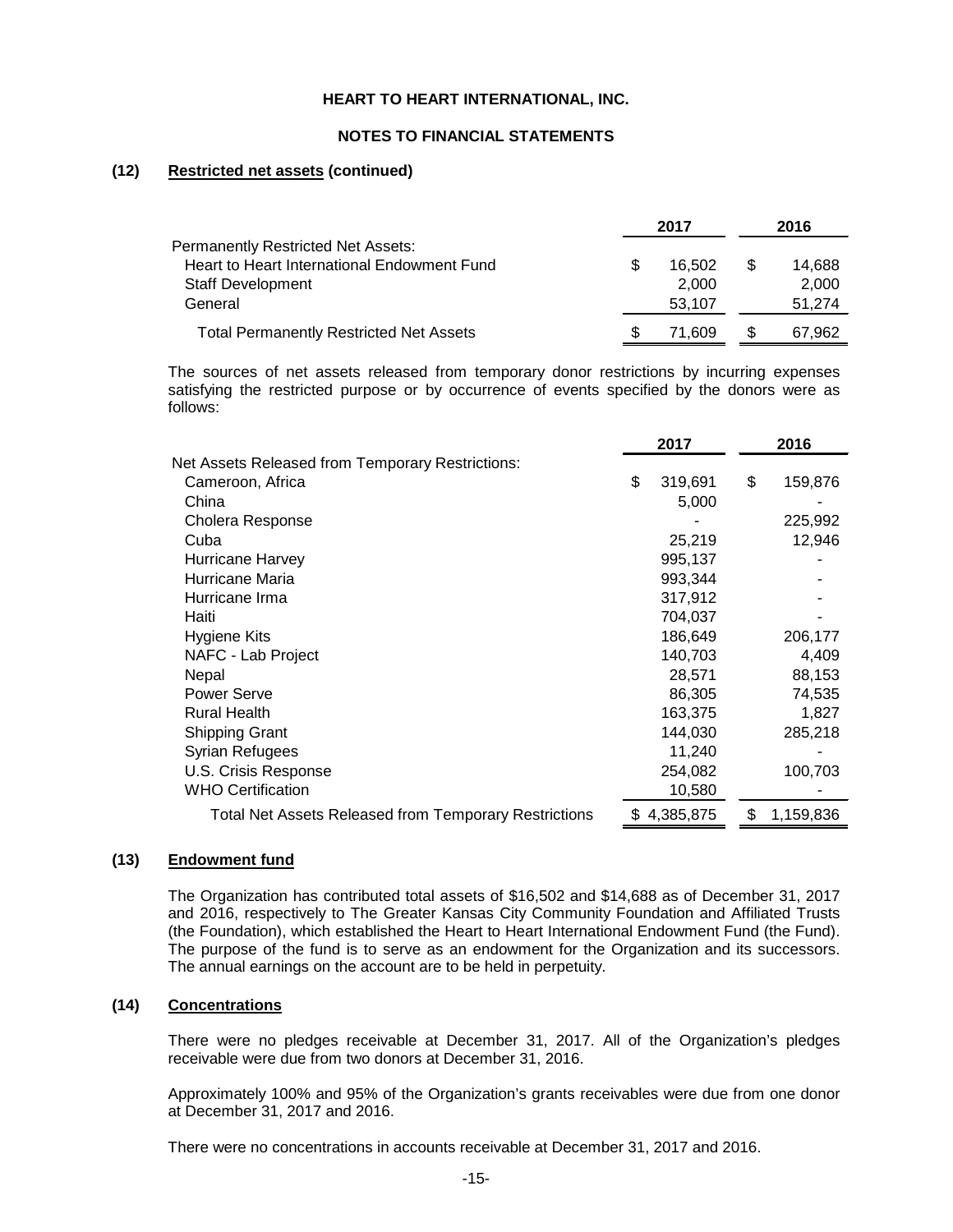#### **NOTES TO FINANCIAL STATEMENTS**

#### **(14) Concentrations (continued)**

The Organization receives a significant portion of its gifts-in-kind contributions from pharmaceutical and medical supply companies. One company provided approximately 85% and 73% of the gifts-in-kind contributions during the years ended December 31, 2017 and 2016, respectively.

The Organization provides crisis response assistance to support communities, both domestically and internationally, and relies on contributions from its donor base to assist in crisis response activities. The Organization is subject to risks from changes in economic conditions and the occurrence of natural and worldwide disasters. A downturn in the economy or a lack of natural disasters could cause a significant decrease in contributions.

### **(15) Recent accounting pronouncements**

**Recent accounting pronouncements - Not-for-Profit Entities** - In August 2016, the FASB issued Accounting Standards Update (ASU) No. 2016-14, *Presentation of Financial Statements of Not-for-Profit Entities*. This update, which amends the requirements for financial statements and notes in *Topic 958, Not-for-Profit Entities*, require a Not-for-Profit (NFP) to:

- Present on the face of the statement of financial position amounts for two classes of net assets as "net assets with donor restrictions" and "net assets without donor restrictions," rather than for the currently required three classes.
- Present on the face of the statement of activities the amount of the change in each of the two classes of net assets (noted above) rather than that of the currently required three classes.
- Continue to present on the face of the statement of cash flows the net amount of operating cash flows using either the direct or indirect method of reporting, but no longer require the presentation or disclosure of the indirect method (reconciliation) if using the direct method.
- Provide enhanced disclosures about (1) amounts and purposes of governing board designations that result in self-imposed limits on the use of resources without donorimposed restrictions (2) composition of net assets with donor restrictions at the end of the period and how the restrictions affect the use of resources (3) qualitative information that communicates how a NFP manages its liquid resources available to meet cash needs for general expenditures within one year of the statement of financial position date (4) quantitative information, either on the face of the statement of financial position or in the notes, and additional qualitative information in the notes that communicates the availability of a NFP's financial assets at the statement of financial position date to meet cash needs for general expenditures within one year of the statement of financial position date (5) amounts of expenses by both their natural classification and their functional classification (6) report investment return net of external and direct internal investment expenses, and no longer require disclosure of those netted expenses (7) use, in absence of explicit donor stipulations, the placed-in-service approach for reporting expirations of restrictions on gifts of cash or other assets to be used to acquire or construct a long-lived asset and reclassify any amounts from net assets with donor restrictions to net assets without donor restrictions for such long-lived assets that have been placed in service as of the beginning of the period of adoption.

This update is effective for the Organization's December 31, 2018 financial statements. The Organization is evaluating the impact that this updated standard will have on the financial statements and related noted to the financial statements.